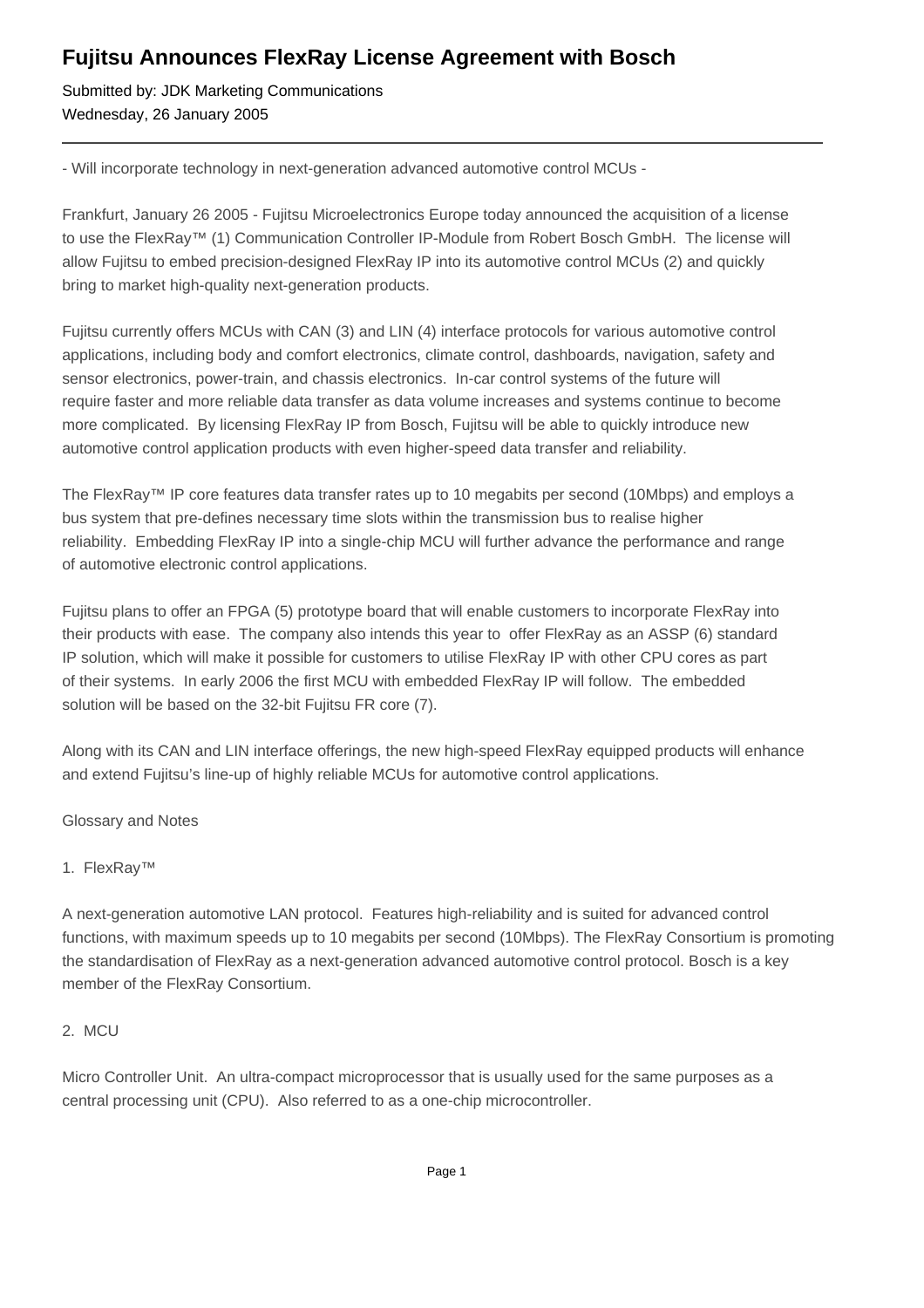#### 3. CAN

Controller Area Network. An automotive LAN protocol that is the most widely-used. Maximum transfer speed: 1 megabit per second (1Mbps).

#### 4. LIN

Local Interconnect Network. An automotive LAN protocol used for low-cost automotive networks. Maximum transfer speed: 20 kilobits per second (20kbps).

#### 5. FPGA

Field Programmable Gate Array. Large-scale integrated circuits (LSIs) which are programmable and capable of changing logic operations in electronic equipment during design, manufacturing and post-production phases.

### 6. ASSP

Application Specific Standard Products. Standardised ICs for specific applications.

#### 7. FR core

Fujitsu's 32-bit CPU for embedded devices.

## About Fujitsu Microelectronics Europe

Fujitsu Microelectronics Europe (FME) is a major supplier of semiconductor and display products. The company provides advanced systems solutions to the automotive, digital TV, mobile telephony, networking and industrial markets. Engineers from design centres dedicated to microcontrollers, mixed-signal, wireless, FRAM, multimedia ICs and ASIC products work closely with FME's marketing and sales teams throughout Europe to help satisfy customers' system development requirements.

This solutions approach is supported by a broad range of advanced semiconductor devices, IP and building blocks as well as leading-edge LCDs and Plasma Display Panels.

…ends (REF: 014576-13/PR818)

Further information on Fujitsu Microelectronics Europe's products is available on our website address at: http://www.fme.fujitsu.com

All company and product names mentioned herein are trademarks or registered trademarks of their respective companies.

ISSUED ON BEHALF OF: 

Tel: +49-6103-690-0